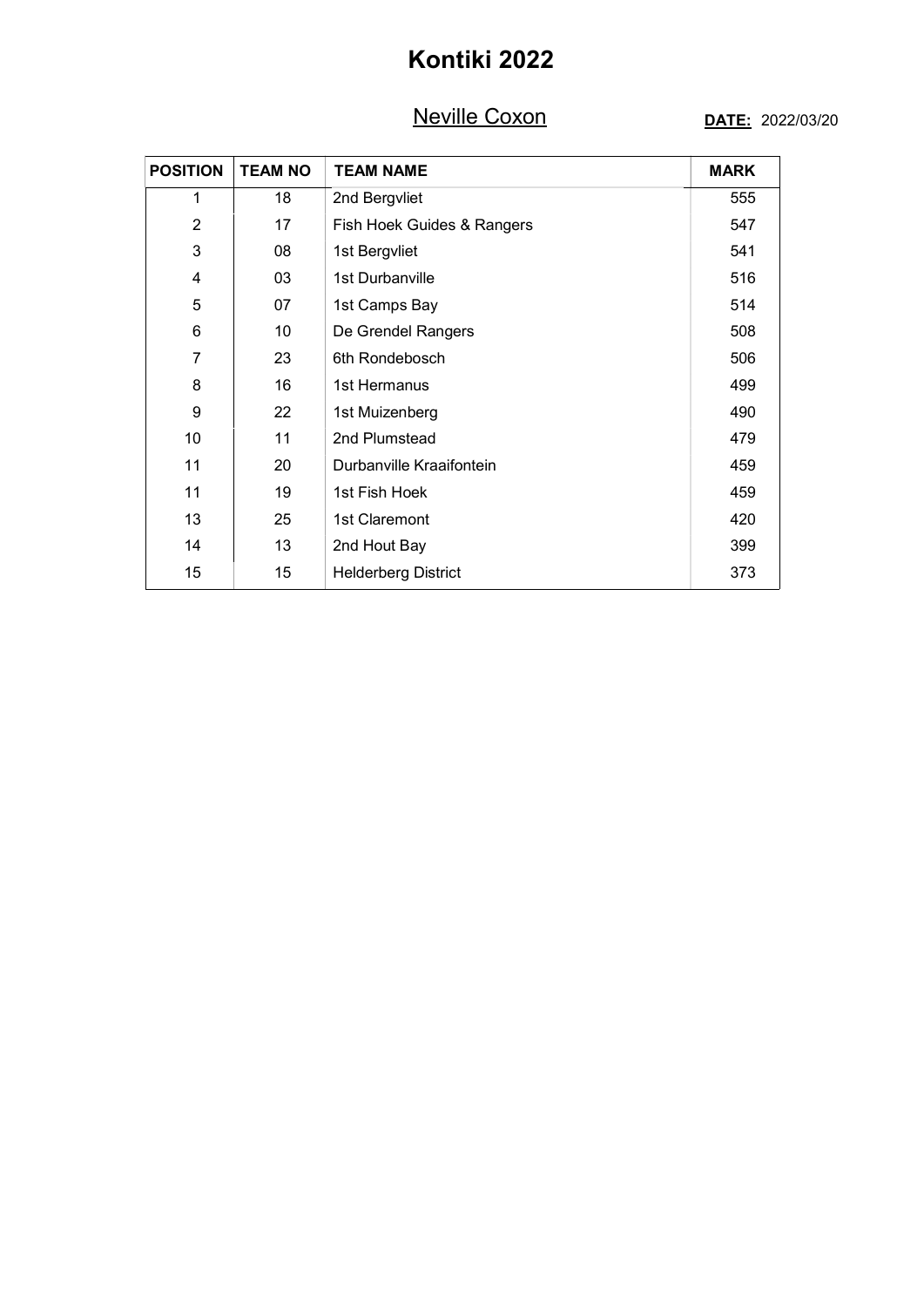### **DB McEwan Shield (3 to 13)** DATE: 2022/03/20

|                         |                | DB McEwan Shield (3 to 13) | DATE: 2022/03/20 |
|-------------------------|----------------|----------------------------|------------------|
| <b>POSITION</b>         | <b>TEAM NO</b> | <b>TEAM NAME</b>           | <b>MARK</b>      |
| $\mathbf{1}$            | 18             | 2nd Bergvliet              | 370              |
| $\overline{2}$          | 03             | 1st Durbanville            | 359              |
| $\mathfrak{B}$          | 17             | Fish Hoek Guides & Rangers | 358              |
| $\overline{\mathbf{4}}$ | 07             | 1st Camps Bay              | 354              |
| $\mathbf 5$             | 08             | 1st Bergvliet              | 349              |
| $\,6$                   | 20             | Durbanville Kraaifontein   | 347              |
| $\overline{7}$          | 11             | 2nd Plumstead              | 341              |
| 8                       | 22             | 1st Muizenberg             | 334              |
| 9                       | 10             | De Grendel Rangers         | 331              |
| 10                      | 23             | 6th Rondebosch             | 323              |
| 11                      | $19$           | 1st Fish Hoek              | 322              |
| 12                      | $16\,$         | 1st Hermanus               | 321              |
| 13                      | 13             | 2nd Hout Bay               | 310              |
| 14                      | 15             | <b>Helderberg District</b> | 285              |
| 14                      | 25             | 1st Claremont              | 285              |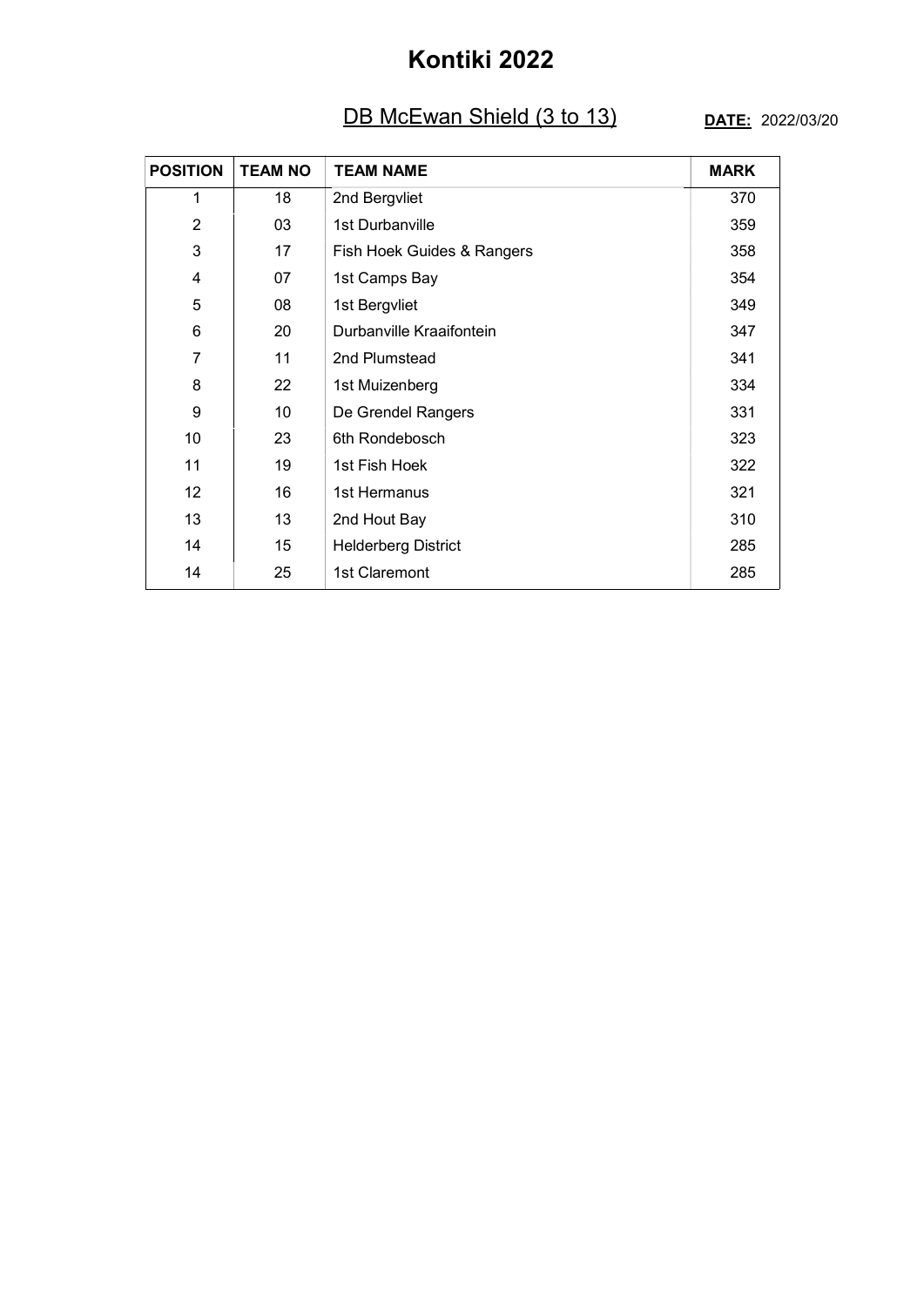#### John Stratton (Tests 16-20) DATE: 2022/03/20

|                 |                | John Stratton (Tests 16-20) |             |  |
|-----------------|----------------|-----------------------------|-------------|--|
| <b>POSITION</b> | <b>TEAM NO</b> | <b>TEAM NAME</b>            | <b>MARK</b> |  |
| $\mathbf{1}$    | 07             | 1st Camps Bay               | 50          |  |
| $\overline{2}$  | 17             | Fish Hoek Guides & Rangers  | 48          |  |
| $\sqrt{3}$      | 23             | 6th Rondebosch              | 45          |  |
| $\overline{4}$  | 10             | De Grendel Rangers          | 44          |  |
| $\mathbf 5$     | 16             | 1st Hermanus                | 43          |  |
| $\sqrt{5}$      | 08             | 1st Bergvliet               | 43          |  |
| $\overline{7}$  | 22             | 1st Muizenberg              | 38          |  |
| 8               | 25             | 1st Claremont               | 36          |  |
| 9               | 11             | 2nd Plumstead               | 34          |  |
| 10              | 20             | Durbanville Kraaifontein    | 33          |  |
| 11              | $18\,$         | 2nd Bergvliet               | 29          |  |
| 12              | 03             | 1st Durbanville             | 28          |  |
| 13              | 15             | <b>Helderberg District</b>  | 26          |  |
| 14              | 19             | 1st Fish Hoek               | 22          |  |
| 14              | 13             | 2nd Hout Bay                | 22          |  |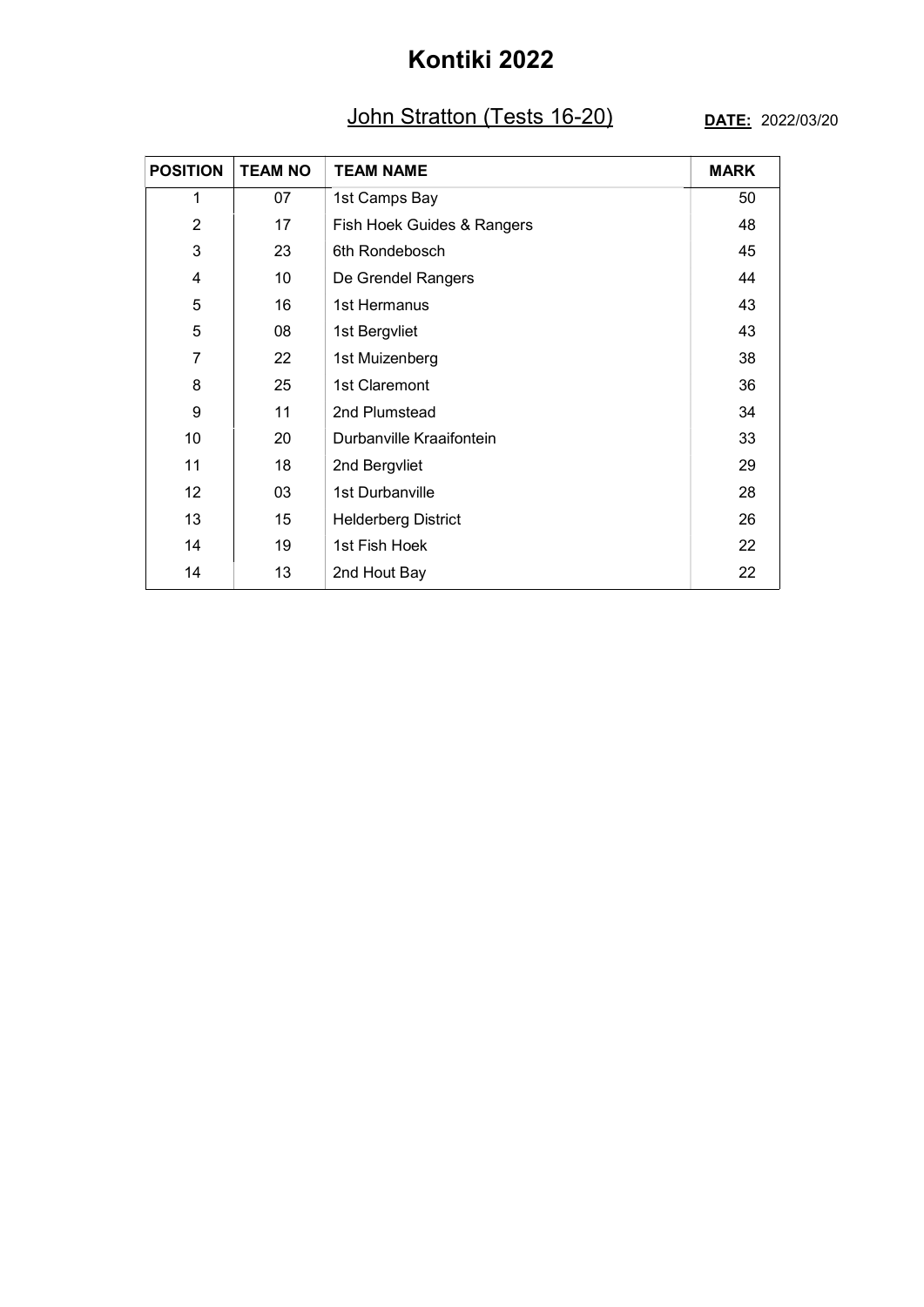### Safmarine (Tests 21-27) DATE: 2022/03/20

|                 |                | Safmarine (Tests 21-27)    | DATE: 2022/03/20 |
|-----------------|----------------|----------------------------|------------------|
| <b>POSITION</b> | <b>TEAM NO</b> | <b>TEAM NAME</b>           | <b>MARK</b>      |
| $\mathbf{1}$    | 18             | 2nd Bergvliet              | 115              |
| $\overline{2}$  | 08             | 1st Bergvliet              | 114              |
| $\sqrt{3}$      | 17             | Fish Hoek Guides & Rangers | 104              |
| $\overline{4}$  | 16             | 1st Hermanus               | 96               |
| $\overline{4}$  | 10             | De Grendel Rangers         | 96               |
| $\,6$           | 23             | 6th Rondebosch             | 95               |
| $\overline{7}$  | 03             | 1st Durbanville            | 92               |
| 8               | 22             | 1st Muizenberg             | 81               |
| 8               | 19             | 1st Fish Hoek              | 81               |
| 10              | 07             | 1st Camps Bay              | 80               |
| 11              | 25             | 1st Claremont              | 79               |
| 12              | 11             | 2nd Plumstead              | 73               |
| 13              | 20             | Durbanville Kraaifontein   | 42               |
| 14              | 13             | 2nd Hout Bay               | 37               |
|                 | 15             | <b>Helderberg District</b> | 25               |